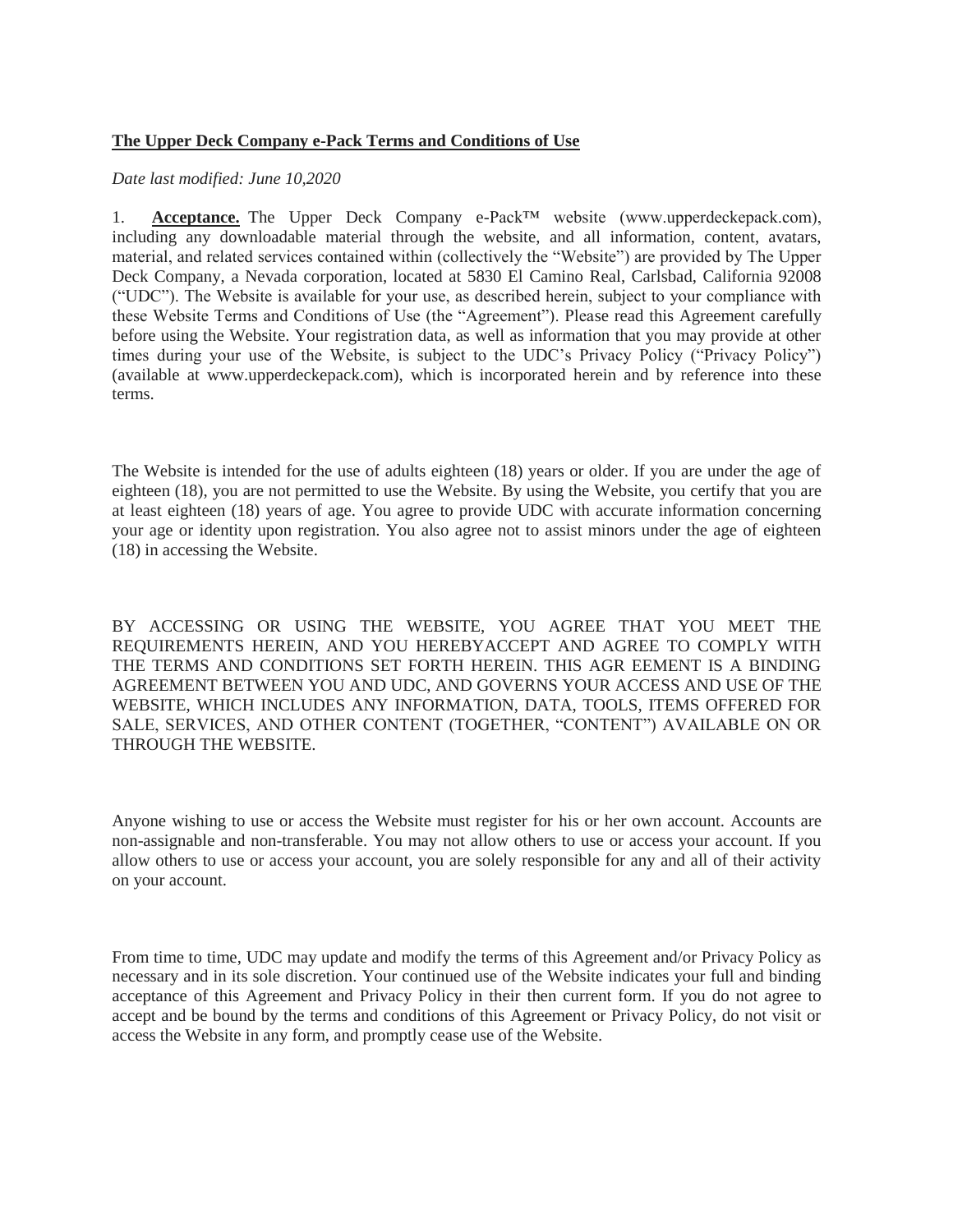**2. Items.** The Website provides users the opportunity to purchase certain items on the Website which can be opened digitally (collectively "Digital Items") with the option, where applicable, to receive the physical counterpart to those Digital Items ("Physical Items"). The Digital Items and Physical Items are collectively referenced herein as the "Items." Additionally, users can claim one (1) free pack of trading cards each day ("Free Packs") on the Website. By opening Free Packs, you are granted a non-exclusive, personal, non-sub licensable, royalty free, revocable, limited license to use and access the Website to the Digital Items. In event UDC finds a reasonable basis for any user to be in violation of this Agreement, UDC has the right, in its sole and absolute discretion, to restrict, suspend, and/or terminate a user's account on the Website including, without limitation, any access or use thereof. Where an account is disabled, UDC may remove the contents of that account after that account is disabled for twelve (12) months or longer.

**3. Scope of License.** Subject to your agreement and continuing compliance with this Agreement, and any other relevant UDC policies, UDC grants you a non-exclusive, non-transferable, nonsublicensable, non-assignable, royalty-free, revocable limited license to access and use the Website on your mobile, tablet, or desktop device for purchasing, viewing, and in some instances trading Items; claiming Physical Items; transferring applicable Physical Items to your Check Out My LLC ("COMC") account at www.comc.com; and shipping Items via COMC. You agree not to use the Website for any other purpose. Please be aware that this license only grants you permission to access and use the Website and its features, functionality, and intellectual property rights; it does not grant or transfer title to the Digital Items. The Website provides users with the ability to instantly purchase certain Digital Items, which grants users a license to access the digital representation of a Physical Item. Digital Items are provided to you under a non-exclusive, non-assignable, personal, nonsublicensable, royalty free, revocable limited license to use within the Website. This does not preclude users from engaging in transactions involving Items on platforms like eBay. Other than the limited license and rights provided herein, no property interest, right, or title in or to any Digital Items is conveyed. UDC hereby grants you a non-exclusive, non-transferable, non-sublicensable, nonassignable, royalty-free, revocable limited license to use avatars on the Website solely as permitted through the normal functionality of the Website consistent with the terms of this Agreement, and you do not retain any rights to sublicense such avatars, nor will you transfer any copyright or other intellectual property rights. Any sale, transfer, or attempted sale or transfer, of your account is a material breach and violation of the license and the terms of this Agreement.

UDC reserves the right to change, suspend, or discontinue the Website and/or the availability of any feature, Item, or content, for any reason, at any time, with or without notice, and without liability to you or any third party, except as may be otherwise provided in this agreement; as a result, the license to any Digital Items shall be revoked. UDC may also impose limits on certain features and services or restrict your access to any or all parts of the Website without notice or liability.

## **4. Restrictions on Use of the Website.** You agree that you will NOT:

A. Misuse the Website;

B. Impersonate any other individual or entity, or otherwise misrepresent your affiliation with another person or entity, in connection with your use of the Website;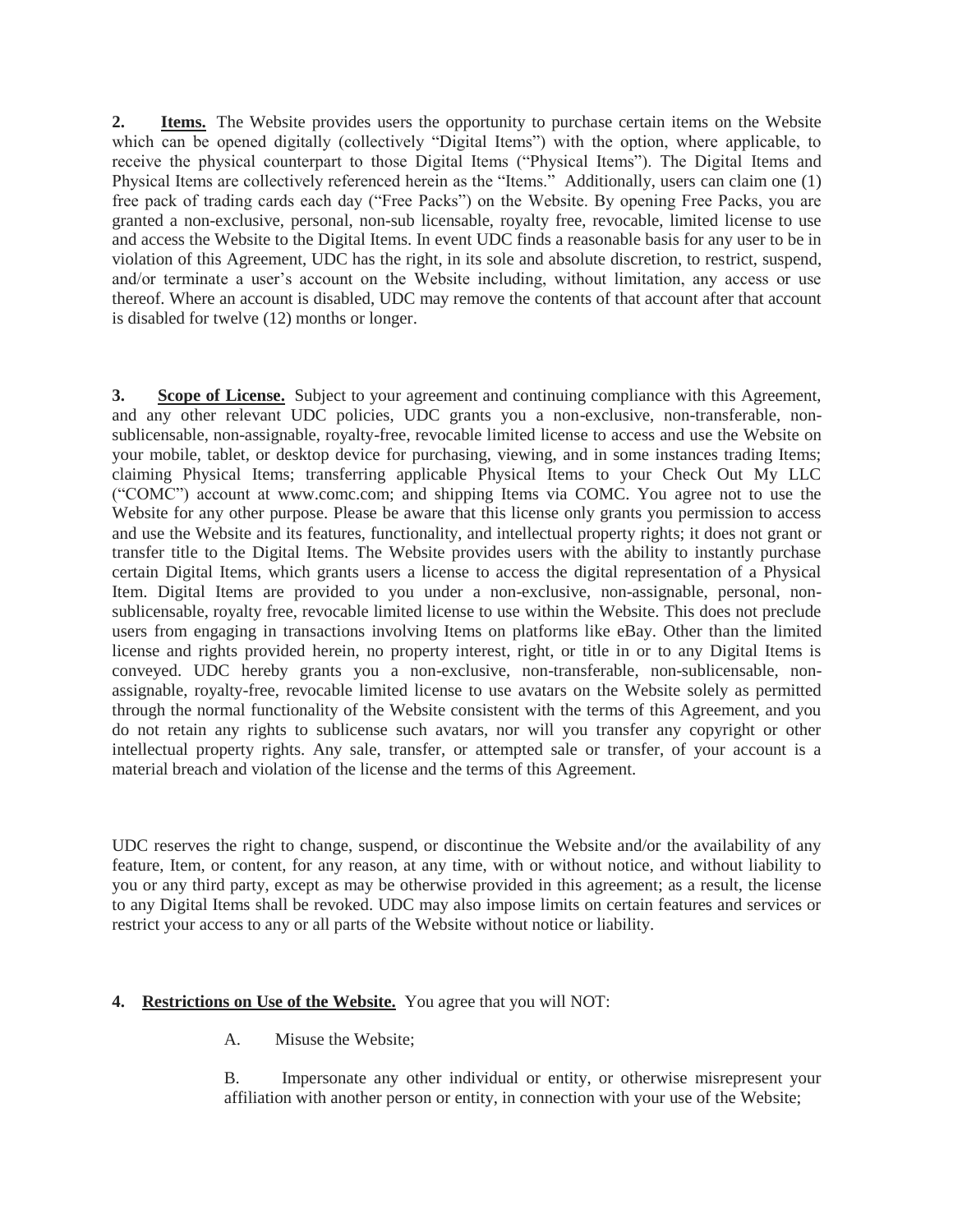C. Use any disparaging or derogatory language in your Website username, the email address used to log in to the Website, and your operation and use of the Website;

D. Post, transmit, upload, or otherwise make available on the Website any content that (i) harasses, abuses, defames, or threatens other users; (ii) contains profanity or obscene or otherwise objectionable content; or (iii) degrades others on the basis of gender, race, class, ethnicity, national origin, religion, sexual preference, disability, or other classification;

E. Post, transmit, upload, or otherwise make available on the Website any content that (i) contains any other party's intellectual property, unless you have all necessary rights to do so, or violates the intellectual property, privacy, publicity, or other personal rights of others; (ii) contains spam or other advertisements or solicitations (other than offers to trade), promotes commercial entities, or otherwise engages in commercial activity, except as explicitly authorized herein; and/or (iii) contains software viruses or any other computer code, files, or programs, which interrupt, destroy, or limit the functionality of any computer software or hardware or telecommunications equipment;

F. Harass, bully, intimidate, or stalk other users through the Website (e.g., sending repetitive and incessant trade requests);

G. Harvest or otherwise collect information about users without their knowledge or consent;

H. Engage in any fraudulent and/or misleading conduct, knowingly provide inaccurate, misleading, or false information regarding a transaction or trade;

I. Sell or transfer your account or any part thereof to anyone;

J. Violate any applicable federal, state, local, and international laws or regulations;

K. Make available, distribute, upload, copy, and/or share any video, photos, downloads, or other content provided by UDC or through the Website, or any reproduction of such content, to any other website, app, streaming technology, peer-topeer software, through text messaging or email, social media, messaging platforms, or any other unauthorized distribution channels unless expressly authorized to do so by UDC;

L. Use any meta tags or any other hidden text containing UDC's, or any of its affiliates' (including third party licensors), name or trademarks;

M. Decipher, decompile, disassemble, or reverse engineer any of the software comprising, or in any way making up, any part of the Website;

N. Access any content not intended for your use or log onto a server or account that you are not authorized to access;

O. Probe, scan, or test the vulnerability of a system network or breach security or authentication measures without proper authorization;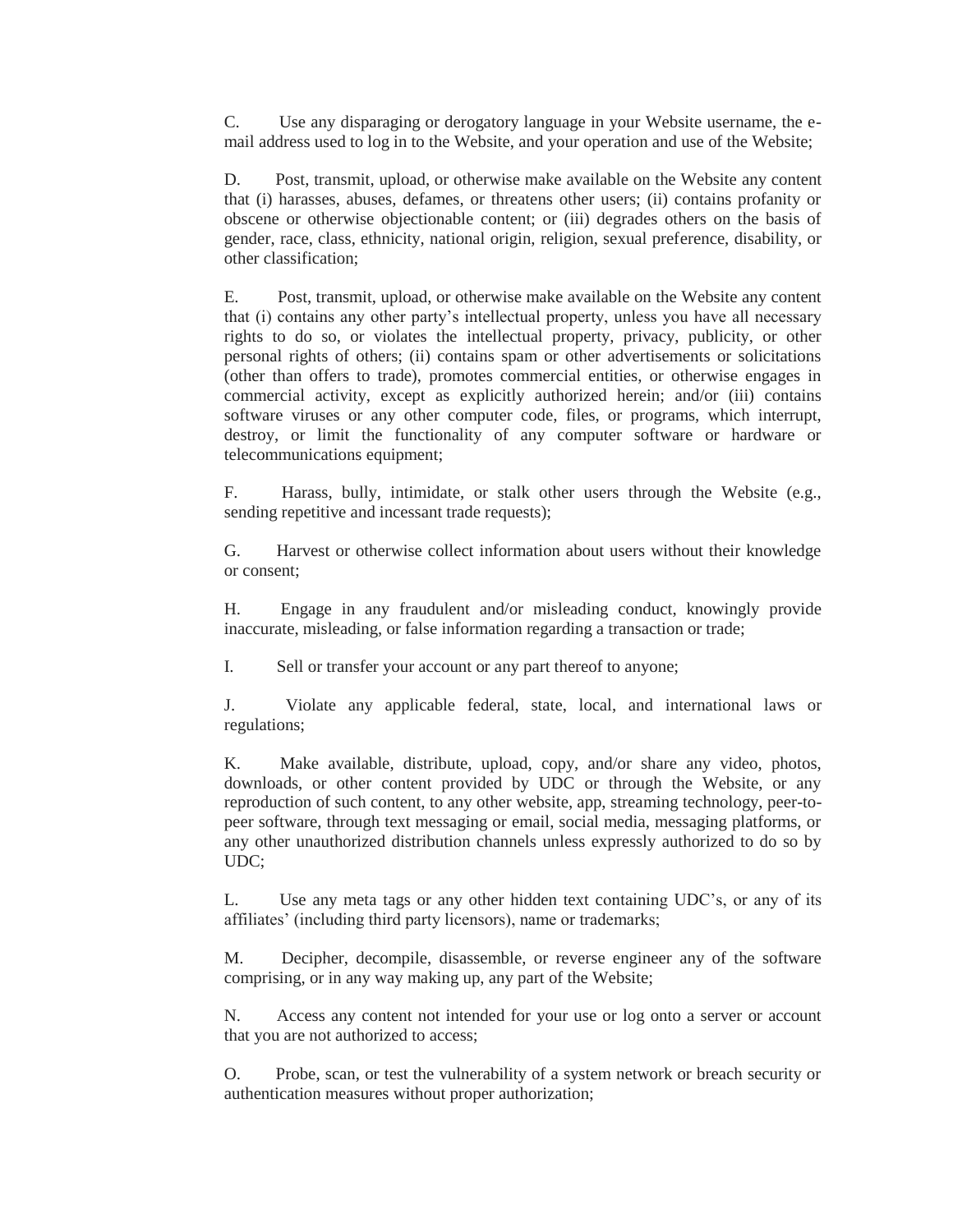P. Interfere with the Website or servers or networks connected to the Website, or disobey any requirements of networks connected to the Website;

Q. Use the Website to distribute spam by publishing or distributing repetitive commercial content;

R. Use the Website to sell or otherwise facilitate, further, or organize any sale for monetary consideration on the Website;

S. Attempt to override or avoid any daily Free Pack limits or restrictions established by UDC;

T. Infringe or violate, or permit others to infringe or violate, any UDC and/or third party rights in connection with avatars on the Website (including, without limitation, any intellectual property rights); and

U. Initiating an excessive number of chargeback requests or false chargeback requests, as determined by UDC in its sole discretion.

Any violations of the above restrictions of this Agreement, or any attempts to violate this Agreement, may result in the immediate termination, restriction of the use of trading, chat, account access, or suspension of your account. Additionally, any violation of the above restrictions may result in the forfeiture of your right to purchase Items, license to the Digital Items, and/or claim the physical version of any applicable Digital Items associated with your account. Where access to your account is limited by UDC for twelve (12) months or more, UDC has the right to permanently disable and remove all contents from that account including any and all Items. All determinations will be made by UDC in its sole discretion, on a case-by-case basis, taking into consideration the severity of the violation or attempted violation. The above restrictions are not intended to be exhaustive. UDC reserves the right, in its sole discretion, to determine what conduct it considers inappropriate use of the Website and to take such measures as it sees fit, including, but not limited to, preventing future purchases, removing content it deems offensive and objectionable, or suspending accounts. UDC also reserves the right to add to or amend this list of restrictions at any time.

If you believe your account has been compromised and used in violation of any of the above restrictions, or if you believe any user has violated the above restrictions, please contact UDC immediately as provided in Section 28 herein.

**5. Chat Feature and User Content.** The Website contains a chat forum and private messaging feature (together, "Chat Feature") intended to facilitate communications between users that wish to discuss and trade Digital Items. You understand and acknowledge that all postings and content submitted to and posted on the Website and the Chat Feature ("User Content"), whether privately transmitted or made publicly available, are the sole responsibility of the person from which such User Content originated, and not the responsibility of UDC. UDC may access User Content if required by law, or UDC has a good faith belief that access is reasonably necessary for the service, maintenance, or operation of the Website. You are entirely responsible for all User Content that you post, upload, share, submit, transmit, or otherwise make available to the Website and any User Content posted using your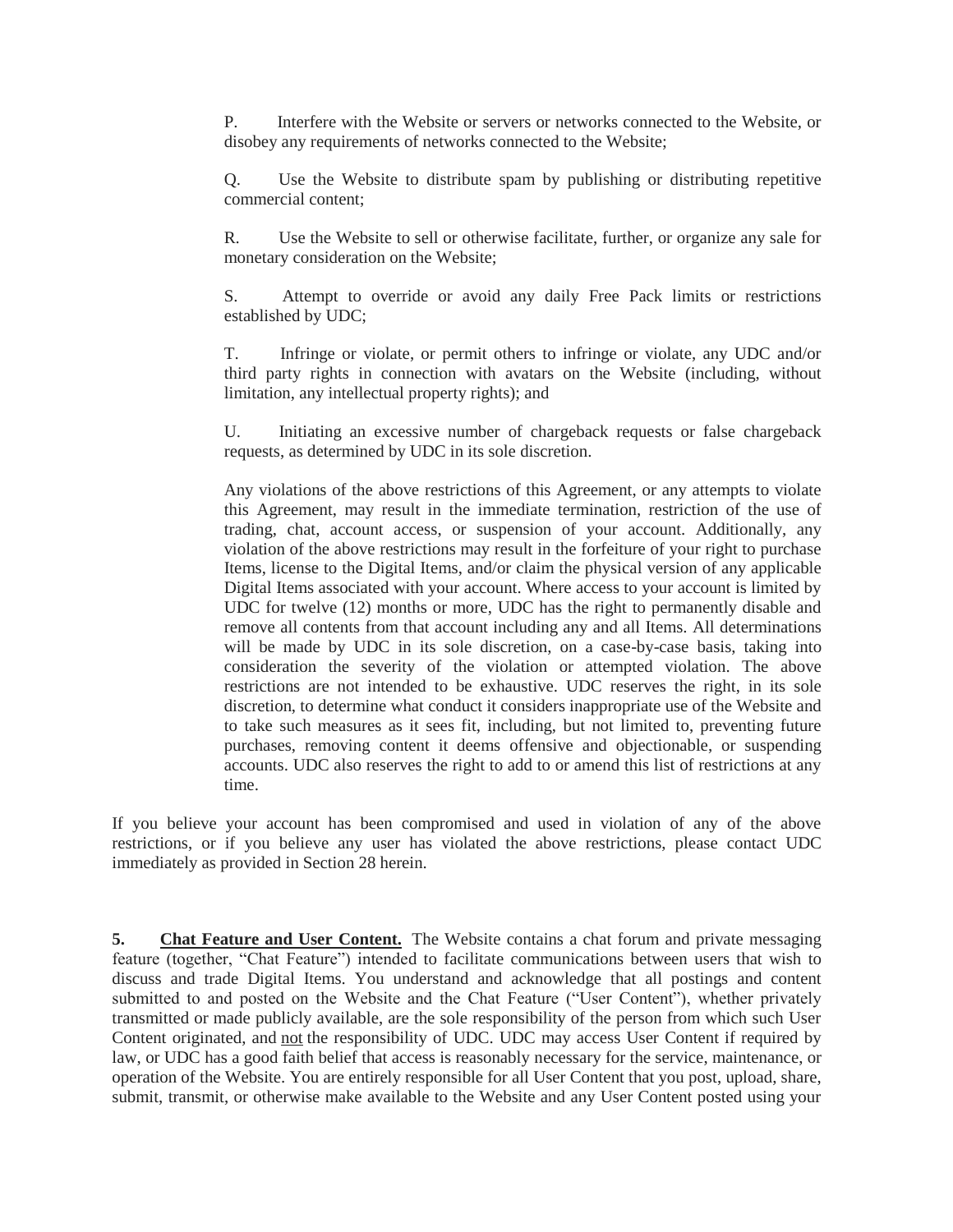account; under no circumstances shall UDC be liable in any way for any User Content. Additionally, User Content does not represent the opinions or views of UDC, nor does UDC promote, support, or condone the public or private dissemination of User Content restricted in Section 4 herein.

You also understand and acknowledge that UDC has the right, but not the obligation, in its sole discretion to pre-screen, refuse, permanently delete, modify, and/or move any User Content at any time and for any reason, and suspend and/or terminate any account of any inappropriate User Content. UDC does not control the frequency with which Website users may message others, nor does it restrict the content in these messages (except as set forth above in Section 4). You understand that by using the Website and the Chat Feature, you may be exposed to User Content that you find offensive or objectionable; you bear all risks associated with the use or disclosure of and the exposure to any User Content.

If you no longer wish to receive direct messages from a user, you have the ability to block that user in your sole discretion. If you feel that a Website user is harassing or threatening you in any way, posting obscene or objectionable content, or otherwise using the Chat Feature in violation of the restrictions set forth in Section 4, you may contact UDC as provided for in Section 28 herein. UDC, in its sole discretion, may pursue any action it deems necessary to address alleged violations.

**6. Account.** When registering for an account and/or purchasing items, UDC may ask you to select a password and/or provide UDC with certain personal information, which may include your name, birth date, country of residence, e-mail address, address, shipping information and, in some cases, payment information. This information will be held and used in accordance with the Privacy Policy. You agree to provide UDC with accurate, complete, and updated information with regard to all aspects of your account(s) on the Website. Failure to do so may limit your ability to access account recovery tools or your account. Free Packs are limited to one (1) Free Pack per calendar day per account. UDC has the sole and absolute discretion to terminate your account(s), restrict functions of the Website such as the trade function, or place a hold on a user's account who UDC believes to be in violation of any portion of this Agreement. You are responsible for maintaining the confidentiality of your account and password, and for restricting access to your account, and you agree to accept responsibility for all activities that occur under your account or password. You are solely responsible for any activity in your account whether or not authorized by you, including purchases made using any payment instrument, User Content, trades, and shipments,. Where you request in writing the erasure of your personally identifiable information pursuant to the terms in the Privacy Policy, your e-Pack account will be made permanently unrenderable and inaccessible (including the contents in the account). In order to comply with such request, you must communicate to UDC as provided in section 26, in writing, your request for account deletion, as well as confirmation that you have: (a) shipped all Physical Items that you wish to retain to your mailing address and relinquished your license to the Digital Items; (b) created a COMC account and transferred all Physical Items you wish to retain to such COMC account and relinquished your license to the Digital Items; or (c) relinquished all rights, title, and interest, where applicable, to all Items in your account; failure to do so will delay UDC's ability to delete your personally identifiable information. In order to delete your personally identifiable information, all Digital Items in your account will be deleted, and you will automatically relinquish your license to such Digital Items and their physical counterparts if not redeemed beforehand. You acknowledge and agree that your failure to comply with such terms may result in the forfeiture of all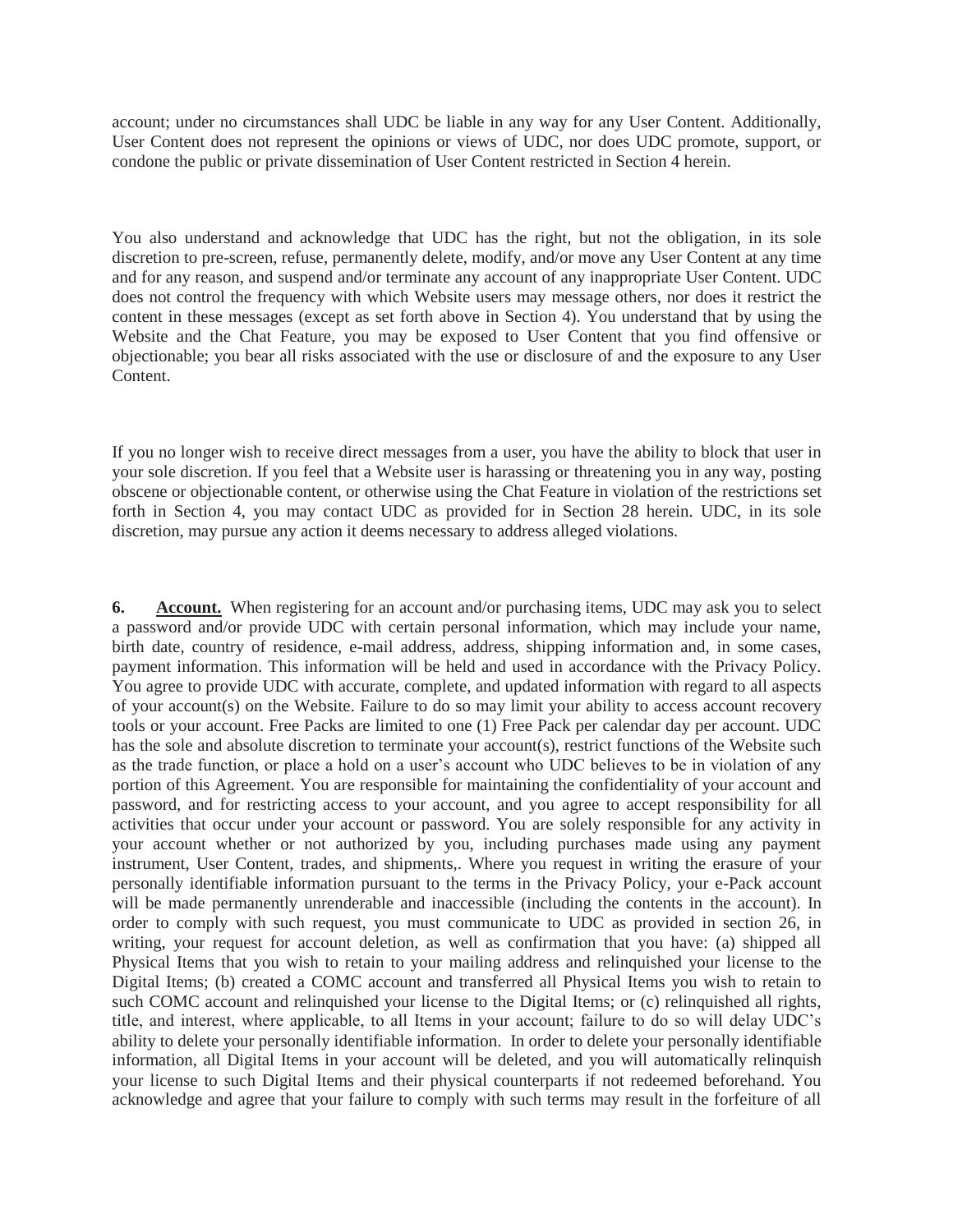Items and you irrevocably waive any such rights and claims to such Items. UDC is not responsible for any damages or loss pursuant to the deletion or loss of your personally identifiable information, Items, or account contents. Please see the Privacy Policy for more information as to how to request the erasure of your personally identifiable information.

**7. Public Safety.** UDC may share your personally identifiable information with necessary agencies or persons in the event UDC, in good faith, believes it will a) prevent physical injury or harm to yourself or members of the public, b) protect the rights, property, or safety of UDC or third parties, and/or c) report a crime or other offensive behavior.

**8. Purchases.** If you wish to purchase an Item on the Website, you will be asked to supply certain information including your credit card and/or other payment information. All purchases made on the Website are shown and processed in United States Dollars (USD). By purchasing an Item, you acknowledge and agree that your credit card company or bank may convert the charges from USD to your applicable country's currency and you agree to pay any additional fees with respect to such conversion. You agree that UDC has permission to process payment using third-party vendors of its choosing. You agree that all information that you provide will be accurate, complete, and current and that you have authorization to use and provide such information. You agree to pay all charges incurred by users of your credit card or other payment mechanism at the prices in effect when such charges are incurred. UDC reserves the right to change prices for Items available on the Website at any time. In accordance with state and local law, your purchases on the Website will be taxed using the applicable sales and/or use tax rate for your shipping address, which will be reflected in your invoice. You will be responsible for paying any applicable taxes, along with any applicable fees, relating to your purchases.

For international shipments of Items, duties or Goods and Services Tax ("GST") may be applied or collected at or before shipment. The duties and GST are calculated at the applicable rates for each Item being shipped.

Whereas between users, the Website is exclusively limited to its use as described herein and any sale initiated by users of any Items, or any other items is not endorsed by UDC and is assumed by users at their own risk. UDC is not responsible in any way for transactions outside of the Website's platform, including, without limitation, sales of Items on platforms such as eBay. You are solely responsible for all transactions regarding or related to the Website outside of the Website's platform, and UDC disclaims all liability in regard to all sales outside the Website.

UDC will not sell or ship Items from the Website licensed by Marvel to Website consumers residing or located outside of the following territories: Australia, Canada, China, Cook Islands, French Polynesia, Hong Kong, New Zealand, Philippines, Pitcairn Islands, Taiwan, United States and its territories and possessions, and Western Samoa.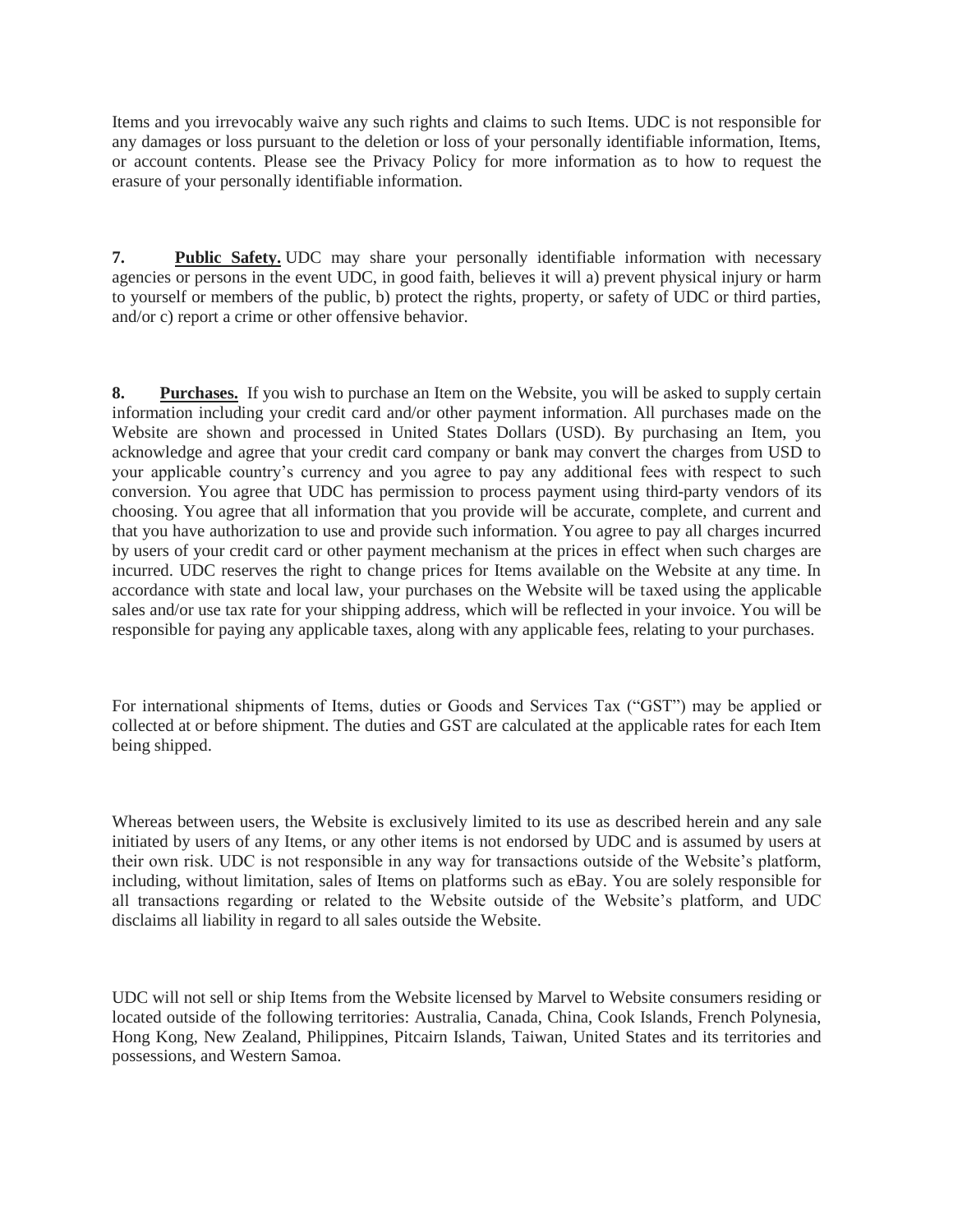UDC's sale and shipment of Disney Items is limited to United States of America ("USA") and U.S. Territories (Puerto Rico, Guam, Northern Marianas, US Virgin Islands, American Samoa), and Canada.

UDC's sale and shipment of Grandeur coins is limited to USA and Canadian residents.

UDC reserves the right, in its sole discretion, to place a temporary hold on all or part of your account pending any disputes regarding your account of two hundred dollars (\$200.00) or more (a "Hold"). A Hold is defined as UDC's capacity to limit, restrict, and/or prevent a user's capabilities on the Website including, but not limited to, logging in to the Website, trading, chatting, or purchasing Items.

You acknowledge and agree that UDC shall be entitled to contest and recover any costs and fees, including, without limitation, attorneys' fees, incurred due to chargebacks from users that occur in relation to transactions taking place on the Website, in UDC's sole and absolute discretion.

With respect to the sale of autographed Items offered solely by UDC for Five Dollars (USD\$5.00) or more and purchased by California residents, the following notice is provided pursuant to California Civil Code § 1739.7:

> SALE OF AUTOGRAPHED MEMORABILIA: AS REQUIRED BY LAW, A DEALER WHO SELLS TO A CONSUMER ANY MEMORABILIA DESCRIBED AS BEING AUTOGRAPHED MUST PROVIDE A WRITTEN CERTIFICATE OF AUTHENTICITY AT THE TIME OF SALE. THIS DEALER MAY BE SURETY BONDED OR OTHERWISE INSURED TO ENSURE THE AUTHENTICITY OF ANY COLLECTIBLE SOLD BY THIS DEALER.

With respect to the sale of certain autographed Items in New York, the following notice is provided pursuant to New York Arts and Cultural Affairs Law, Title V-1, Sale of Autographed Sports Collectibles, NY CLS Art & Cult. Affr. § 60.04 (2006):

> SALE OF AUTOGRAPHED SPORTS MEMORABILIA: AS REQUIRED BY LAW A DEALER WHO SELLS TO A CONSUMER ANY SPORTS MEMORABILIA DESCRIBED AS BEING PERSONALLY AUTOGRAPHED FOR TWENTY-FIVE DOLLARS OR MORE MUST PROVIDE A WRITTEN CERTIFICATE OF AUTHENTICITY AT THE TIME OF SALE.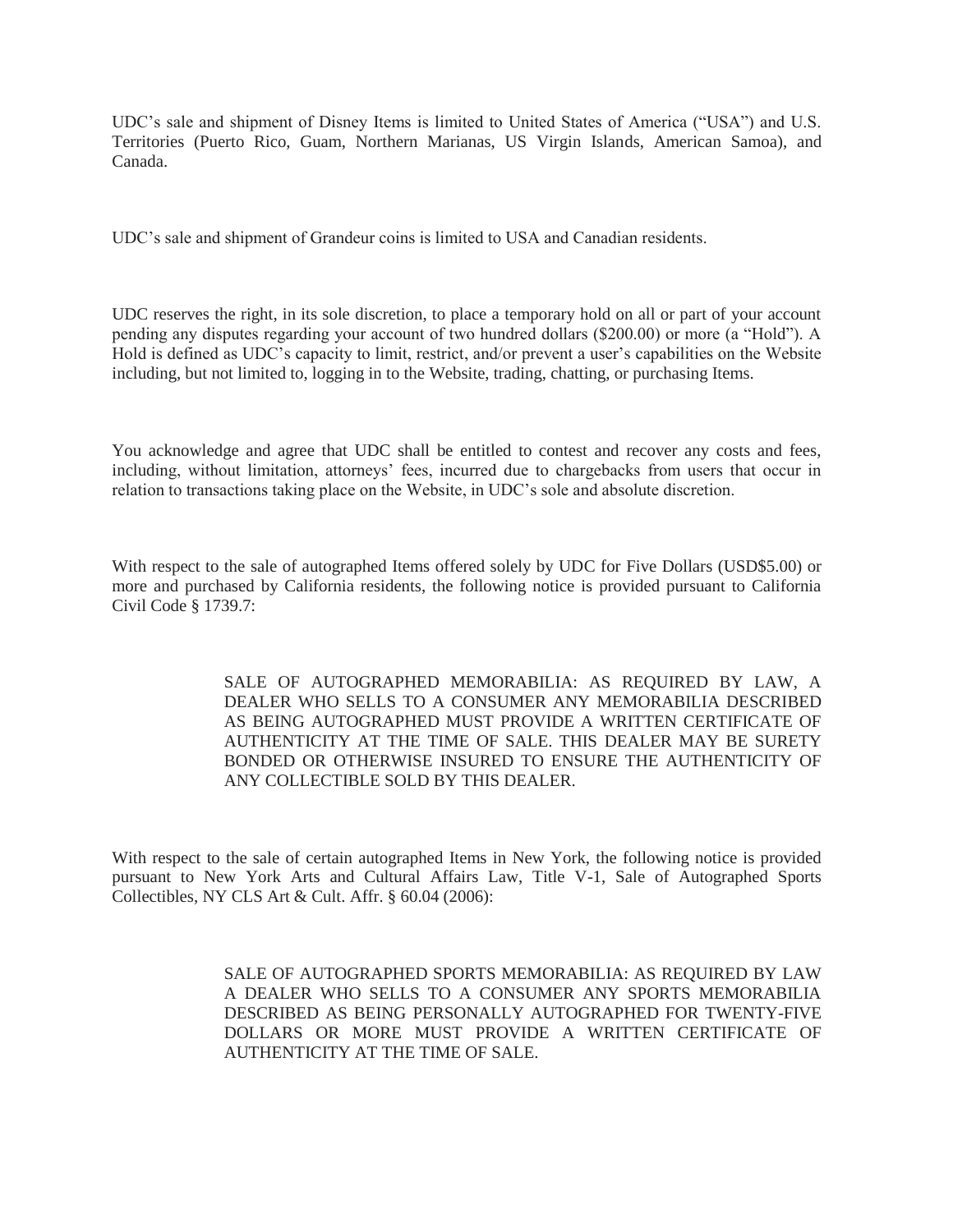**9. Returns, Exchanges, and Refunds. ALL ITEMS, BOTH DIGITAL AND PHYSICAL, ARE NON-RETURNABLE, NON-REFUNDABLE, AND NON-EXCHANGEABLE.** Once an Item is purchased, that Item is immediately made available to you and only you and thus, UDC cannot accept any requests for returns, refunds, or exchanges for any reason regardless of whether or not you have chosen to "open" the Item. If there is a technical error with the receipt of your Digital Items, please contact UDC immediately.

For customers located within the European Union: as explained above, upon completing your order, the Digital Items and the right to receive any Physical Items, where applicable, are immediately made available to you and only you. Thus, by purchasing Items, you acknowledge and agree to the above terms of UDC's return policy and irrevocably waive any right or claim you may have to revoke the purchase such Item(s).

**10. Trades.** The Website provides the ability to exchange Items between users on the Website. Initiated trades that are not accepted, declined, or countered within twenty four (24) hours from the date of submission will expire. If you have initiated a trade and it has expired prior to receiving a response, you may initiate the trade again, subject to your compliance with Section 4 herein. All trades that have been accepted are final and cannot be undone. As set forth in Section 14 below, UDC makes no representations, warranties, guarantees, or determinations regarding the value or fairness of a trade; you acknowledge and agree that you are trading Items solely at your own risk. UDC is not liable in any way for any trades between users of the Website.

**11. Item Fee and Shipping.** Certain Digital Items will be released on the Website with a Physical Item counterpart. By purchasing a license, as described herein, to such applicable Digital Item(s), you maintain the option to subsequently receive the Physical Item counterpart subject to the following additional fee per Physical Item ("Item Fee"), plus shipping, handling and (where applicable) GST. The Item Fee is listed at checkout, prior to purchase and automatically charged to you when you opt to have the Physical Item(s) mailed to you. You are not obligated to obtain the Physical Item, if you do not wish to do so. UDC shall waive the Item Fee for consumers who transfer the corresponding, applicable Physical Item(s) to their valid and linked COMC account where applicable; additional COMC fees may apply. Users may be restricted from receiving the Physical Item based on his/her residence and/or billing address. Users may be restricted from transferring the Physical Item to a linked COMC account based on the type of Physical Item, such as Grandeur Coins and any other Upper Deck Authenticated ("UDA") branded Items including memorabilia and collectibles.

Items may be shipped from UDC or COMC. Shipping costs are subject to change and may vary depending on the Item shipped. All shipping options are available for selection at checkout. Shipping add-on options are available at an additional cost for select Items. UDC does not guarantee any shipping timeframes. UDC is not liable for any shipping disruption or delay. UDC may, but without any obligation to, attempt to notify you if there is any shipping disruption. UDC is not responsible for any loss or damage incurred during the shipping of the Physical Items. When shipping Physical Items on e-Pack, you are solely responsible to identify and declare the corresponding value for such Physical Item and for all costs thereof including, without limitation, insurance, in the event you elect a shipping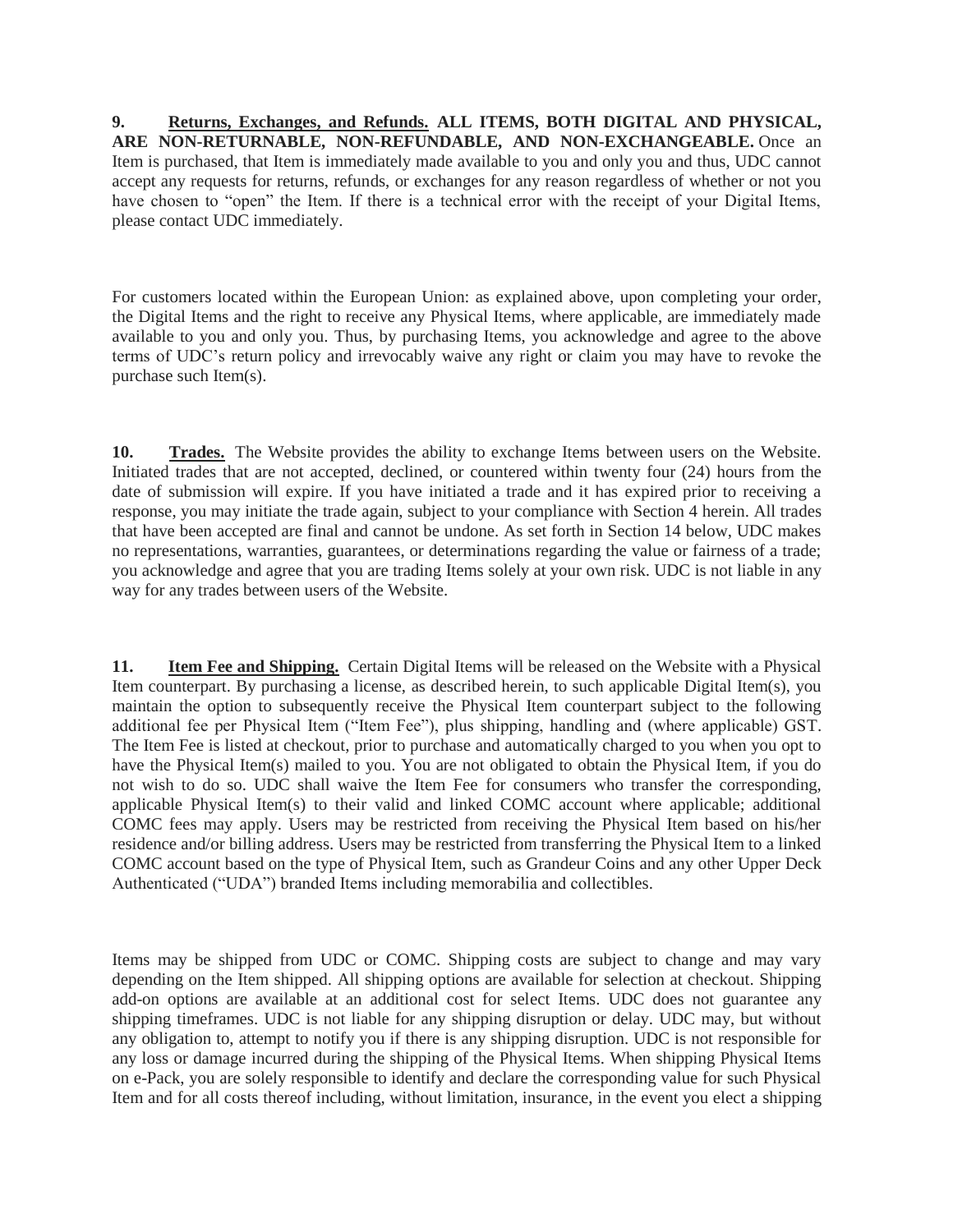tier that insures the Item(s) while in transit. If an order is lost, damaged, or stolen in transit or prior to delivery, the Physical Item(s) may be replaced by UDC with the same Item, or an Item of substantially similar value, as determined by UDC in its sole discretion, and not to exceed the declared value.

**12. Denial of Access and Termination.** UDC may terminate, limit access to, or suspend indefinitely your account on the Website and any or all of their functions, any and all related services, and any registered account immediately, without liability, for any reason including, without limitation, if you breach any terms and conditions of this Agreement. UDC may terminate this Agreement without waiving any other legal or equitable remedies available to UDC. UDC will notify you of changes to your account by the email listed in your account. The consequences of such termination and any action affecting your account shall also be determined by UDC on a case by case basis in its sole discretion, taking into consideration the severity of the violation or attempted violation. Upon termination of your account by UDC, your right to use and access the Website and related services, along with access to any Digital and/or Physical Items, will immediately cease; as such, your license to the Digital Items will be revoked. All provisions of this Agreement which by their nature should survive termination, shall survive termination, including, without limitation, warranty disclaimers, limitation of liability, and indemnity.

**13. Proprietary and Intellectual Property Rights.** All material that appears on the Website, including, but not limited to, text, data, graphics, logos, button icons, images, audio clips, video clips, links, digital downloads, data compilations, and software and any derivatives, modifications, and improvements thereof are owned by, controlled by, licensed to, or used with permission by UDC or its third party vendors or sellers, and is and may be protected by patent, copyright, trademark, and other intellectual property rights, whether or not issued. The Website's materials are made available solely for your personal, non-commercial use and may not be copied, reproduced, republished, modified, uploaded, posted, transmitted, or distributed in any way, including by email or other electronic means, without UDC's express prior written consent in each instance. You may download material that is intentionally and expressly made available for downloading through the Website solely for your use as permitted herein, provided that you keep intact any and all patent, copyright, trademark, and other proprietary notices that may appear on such materials and that you continue to comply with all terms of this Agreement with respect to the additional material.

The availability of an Item or Free Pack is strictly contingent upon UDC obtaining and maintaining relevant licenses with certain licensors, vendors, and other third parties. If UDC does not obtain or maintain such requisite licenses or agreements at any time and for any reason, UDC may, in its sole discretion, discontinue the affected Item or Free Pack.

Nothing contained on the Website shall be construed as granting, by implication, estoppel, or otherwise, any license or right to use any of the material or content displayed on the Website, including any intellectual property, without UDC's written permission or any third party that may own or license the material or content. Any misuse of the material and content on the Website is strictly prohibited. UDC will aggressively enforce its intellectual property rights to the fullest extent of the law, including seeking criminal prosecution.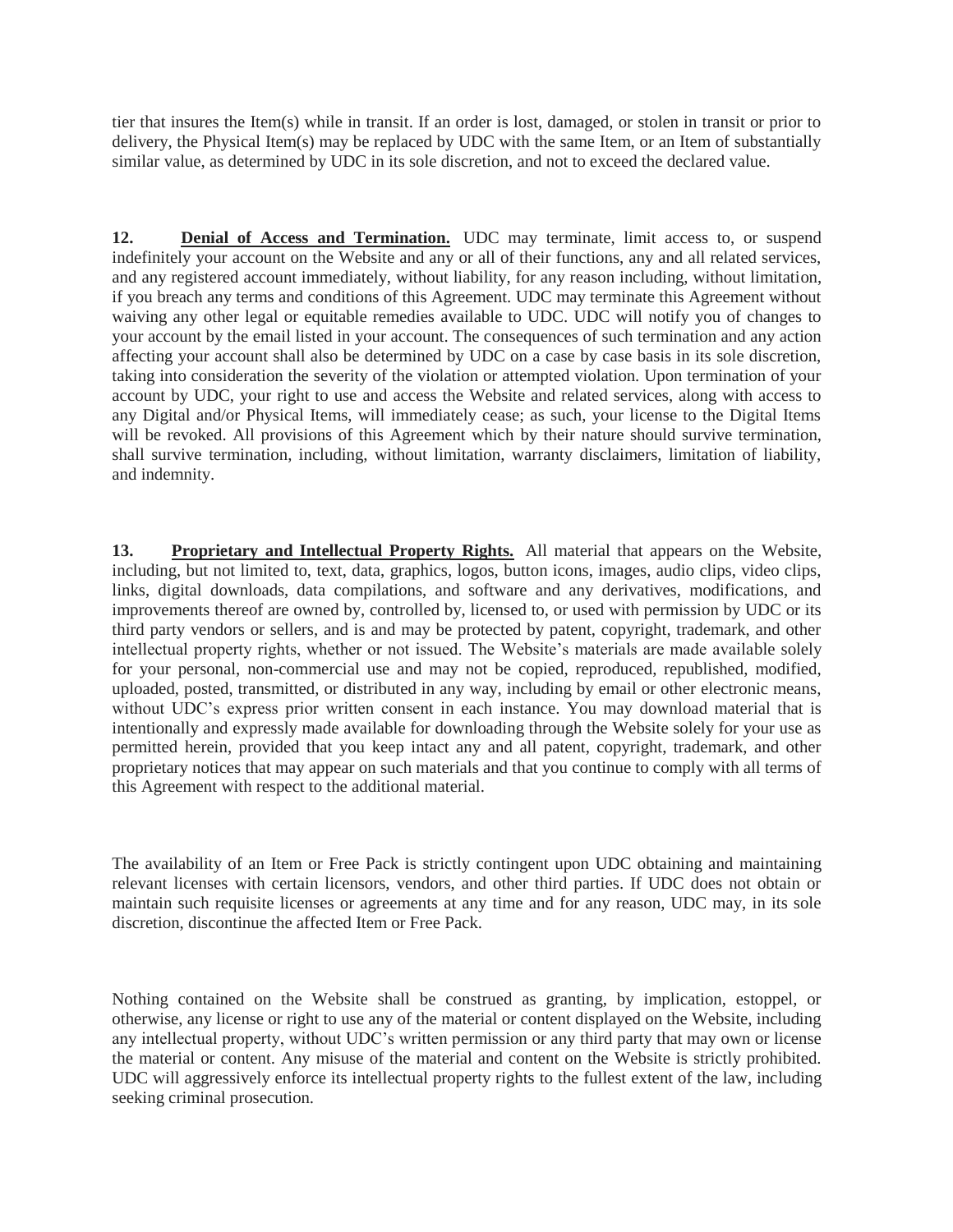**14. DMCA Notice of Copyright Infringement.** The Digital Millennium Copyright Act ("DMCA") provides a mechanism for notifying service providers of claims of unauthorized use of copyrighted materials. Under the DMCA, a claim must be sent to the service provider's designated agent. If you believe in good faith that UDC should be notified of a possible online copyright infringement involving the Website, please provide written notification to UDC's designated agent:

The Upper Deck Company

5830 El Camino Real

Carlsbad, CA 92008

Attn: General Counsel

Email: contracts@upperdeck.com

Please be aware that, in order for notice to be effective, your notice of claim must comply with the detailed requirements set forth in the DMCA. To meet the notice requirements under the DMCA, the notification must be a written communication and must include the following:

A. A physical or electronic signature of a person authorized to act on behalf of the owner of an exclusive right that is allegedly infringed;

B. Identification of the copyrighted work claimed to have been infringed or, if multiple copyrighted works is covered by a single notification, a representative list of multiple works;

C. Identification of the material that is claimed to be infringing or to be the subject of infringing activity and that is to be removed or access to which is to be disabled, and information reasonably sufficient to permit UDC to locate the material;

D. Information reasonably sufficient to permit UDC to contact the complaining party (e.g., complaining party's address, phone number, email address, etc.);

E. A statement that the complaining party has a good faith belief that the use of the material in dispute is not authorized by the copyright owner, its agent, or the law; and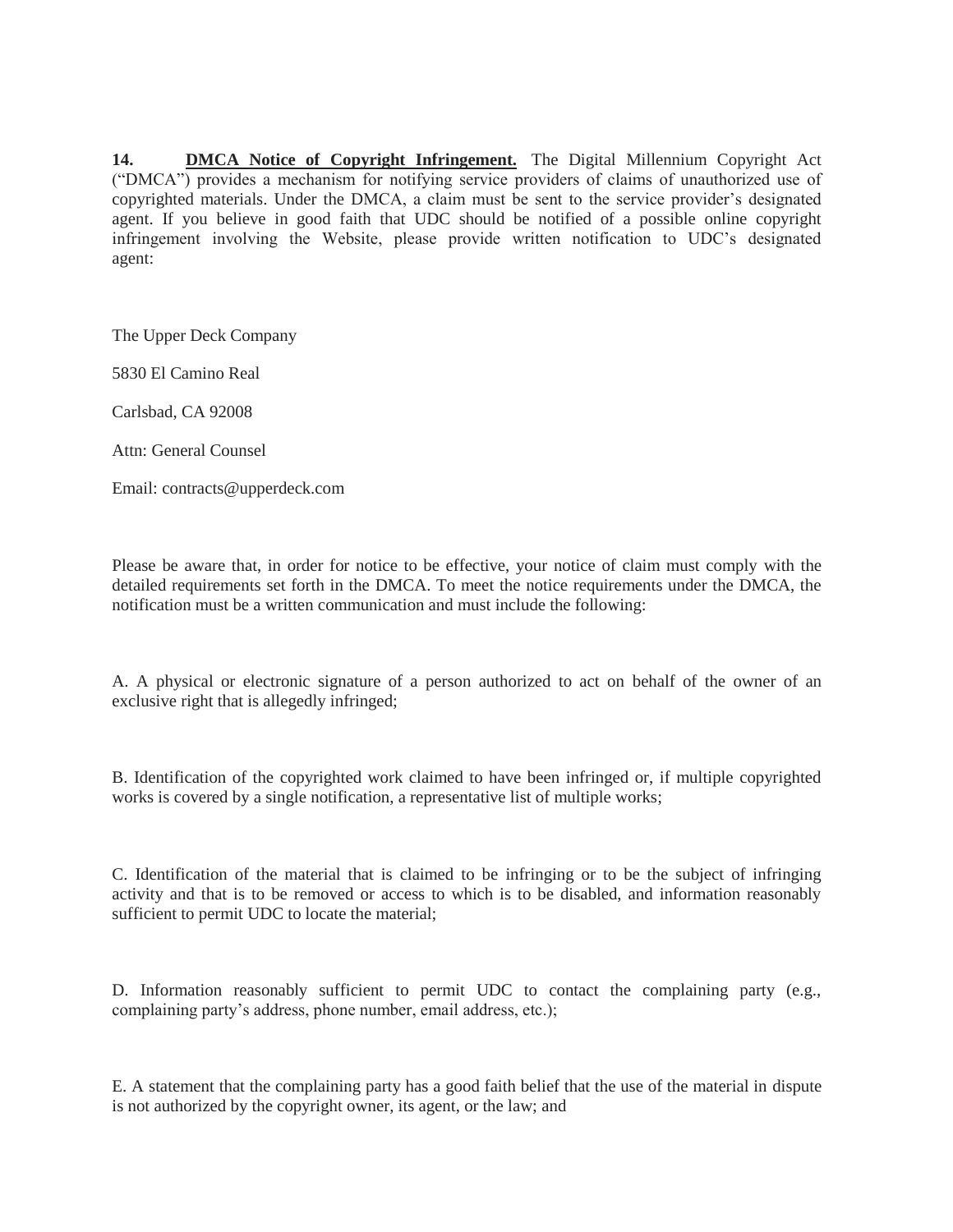F. A statement that the information in the notification is accurate, and under penalty of perjury, that the complaining party is authorized to act on behalf of the owner of an exclusive right that is allegedly infringed.

UDC encourages you to review the DMCA requirements (see 17 U.S.C.  $\S512(c)(3)$ ) before submitting such notice. Failure to comply with DMCA requirements may result in a dismissal of such claim. UDC reserves the right and discretion to immediately terminate any user's access to the Website if UDC determines that the user violates this Agreement following notice to such user.

**15. Disclaimers.** THE WEBSITE, ITEMS, FREE PACKS, CHAT FUNCTION, MATERIALS, ANY RELATED SERVICES, AND THE CONTENT, MATERIALS, OR INFORMATION CONTAINED WITHIN, ARE PROVIDED "AS IS" AND "AS AVAILABLE" WITH ALL FAULTS. UDC MAKES NO REPRESENTATIONS OR WARRANTIES WHATOSEVER AND OF ANY KIND, EITHER EXPRESS OR IMPLIED, INCLUDING, BUT NOT LIMITED TO, ANY IMPLIED WARRANTIES OF MERCHANTABILITY, FITNESS FOR A PARTICULAR PURPOSE, AND NON-INFRINGEMENT AS TO THE WEBSITE, ITEMS, FREE PACKS, CHAT FUNCTION, RELATED SERVICES AND ALL CONTENT, MATERIALS, OR INFORMATION CONTAINED WITHIN. UDC DOES NOT GURANTEE, REPRESENT OR WARRANT THE AVAILABILITY, VALUE, COMPLETENESS, TIMELINESS, FUNCTIONALITY, RELIABILITY, SEQUENCING, OR SPEED OF DELIVERY OF THE WEBSITE, ITEMS, AND/OR THE CONTENT. NO ADVICE OR INFORMATION, WHETHER ORAL OR WRITTEN, OBTAINED BY YOU FROM OR ON BEHALF OF UDC OR THROUGH OR FROM THE WEBSITE SHALL CREATE ANY WARRANTY. YOU ASSUME TOTAL RESPONSIBILITY AND RISK FOR YOUR USE OF THE WEBSITE, FREE PACKS, ITEMS, MATERIALS, CHAT FUNCTION, RELATED SERVICES, AND HYPERLINKED WEBSITE, INCLUDING FOR ANY DAMAGE TO YOUR OPERATING SYSTEM OR LOSS OF DATA THAT RESULTS FROM THE DOWNLOAD OR USE OF ANY DOWNLOADABLE CONTENT AVAILABLE THROUGH THE WEBSITE. IT IS ALSO YOUR RESPONSIBILITY TO PROTECT YOUR ACCOUNT AND PASSWORD INFORMATION AND UDC BEARS NO RESPONSIBILITY FOR LOSS OF ACCOUNT INFORMATION OR ANY UNAUTHORIZED ACCESS TO YOUR ACCOUNT RESULTING FROM THE LOSS OR DISCLOSURE OF YOUR PASSWORD. UDC DOES NOT GUARANTEE THE SECURITY OF THE WEBSITE OR THE PREVENTION FROM LOSS OF, ALTERATION OF, OR IMPROPER ACCESS TO YOUR ACCOUNT INFORMATION OR DATA.

ALL TRADES, PURCHASES, TRANSFERS TO COMC, ITEM CLAIMS ARE FINAL, AND UDC BEARS NO RESPONSIBILITY FOR LOSS OF INCOME OR VALUE ASSOCIATED WITH ANY SUCH TRANSACTION. UDC DOES NOT MAKE ANY GUARANTEES, DETERMINATIONS, RESPRESENTATIONS, OR WARRANTIES REGARDING SUCH TRANSACTIONS, INCLUDING, BUT NOT LIMITED, TO ANY ASSOCIATED VALUE, AND UDC DOES NOT GUARANTEE, REPRESENT, OR WARRANT THAT THE WEBSITE WILL BE COMPLETELY FREE FROM ERROR. YOU HEREBY ACKNOWLEDGE AND AGREE THAT YOU ARE PURCHASING, TRADING, TRANSFERRING, SHIPPING, AND CLAIMING ITEMS AND FREE PACKS AT YOUR OWN RISK. ADDITIONALLY, UDC IS NOT RESPONSIBLE FOR ANY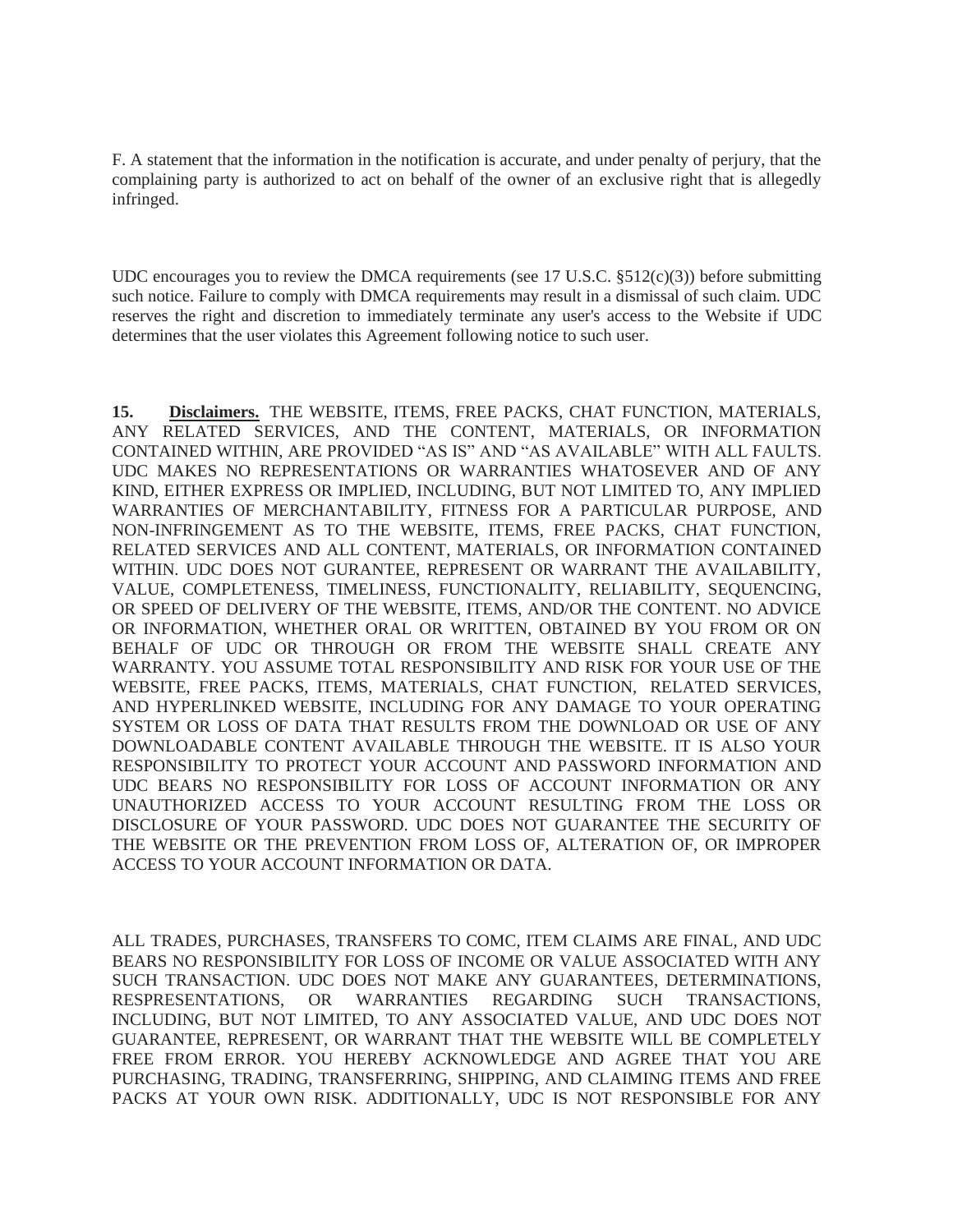MISCALCULATIONS OR INACCURACIES ASSOCIATED WITH THE CALCULATION, COMBINATION, OR REDEMPTION OF ANY POINTS, ACHIEVEMENTS, STATISTICS REGARDING TRADES, OR RANKINGS. UDC FURTHER DISCLAIMS ANY RESPONSIBILITY OR LIABILITY WHATSOEVER WITH REGARD TO THE TRANSFER OF ITEMS TO COMC AND ANY SUBSEQUENT ITEM CLAIMS, TRANSACTIONS, SALES, OR ANY OTHER ACTIVITY AS IT RELATESTO COMC; ALL SUCH TRANSACTIONS WILL BE HANDLED BY COMC AND ONCE TRANSFERRED, ANY PHYSICAL ITEMSOR OTHER TRANSACTIONS OF SUCH ITEMS ARE BE SUBJECT TO COMC'S TERMS AND CONDITIONS AND PRIVACY POLICY. BY USING THE WEBSITE, YOU ACKNOWLEDGE AND AGREE YOUR SOLE REMEDY FOR DISSATISFACTION WITH THE WEBSITE AND ITS RELATED SERVICES, AND/OR HYPERLINKED WEBSITE IS TO CEASE USING THE WEBSITE.

**16. Third-Party Websites, Extensions, and Apps.** UDC makes no representations whatsoever about any other website, extension, or app that you may access through the Website. UDC does not support any third party apps or extensions including, but not limited to, Google Extensions. When you access a non-UDC website, extension, or app, including, without limitation, the COMC website or any third party vendor website, such website or app is independent from UDC, and UDC is not affiliated with the website host or operator and does not have control over the content on that site. You acknowledge and agree that you use third party apps and extensions at your own risk. UDC is not responsible or liable in any way for any complications, security breaches, legal violations, or any other damages that arise from any third-party website, extension, or app. Nor is UDC responsible or liable in any way for the content, services, products, advertising, or materials appearing on or available from any third-party website, extension, or application. Furthermore, a hyperlink to a non-UDC website, extension, or app does not in any way imply or express that UDC endorses, makes any representations or warranties regarding, or accepts any responsibility for the content, or the use, of the linked site.

**17. Indemnity.** By accessing the Website, you agree to indemnify, defend, and hold harmless UDC, its affiliates, subsidiaries, employees, contractors, telecommunication providers, content providers, licensors, successors, and assigns and their respective officers, employees, and agents (collectively the "Indemnified Parties") from and against any and all liabilities, claims, actions, demands, damages, costs, losses, and expenses (including, but not limited to, costs and attorney's fees) made arising from or related to your use of the Website, any transaction resulting from your use of the Website (including, but not limited to, any trade or sale of Items and Free Packs), your use of the Chat Feature, your account, your connection to the Website, your violation of the terms of this Agreement, and/or your violation of any proprietary or privacy rights of another. In such, UDC shall select legal counsel in its sole discretion, and you will not enter into any settlements or make any admissions on the Indemnified Parties' behalf without the Indemnified Parties' prior written consent. This indemnification obligation shall survive any termination of this Agreement and any termination of your account or use of the Website.

**18. Limitation of Liability.** IN NO EVENT SHALL UDC, ITS AFFILIATES, LICENSORS, DIRECTORS, EMPLOYEES, AGENTS, SUCCESSORS, ASSIGNS, AFFILIATES, VENDORS, AND SPONSORS BE RESPONSIBLE OR LIABLE FOR ANY DIRECT, INDIRECT, INCIDENTAL, CONSEQUENTIAL, SPECIAL, EXEMPLARY, PUNITIVE, OR OTHER DAMAGES, INCLUDING, WITHOUT LIMITATION, LOSS OF INCOME OR LOST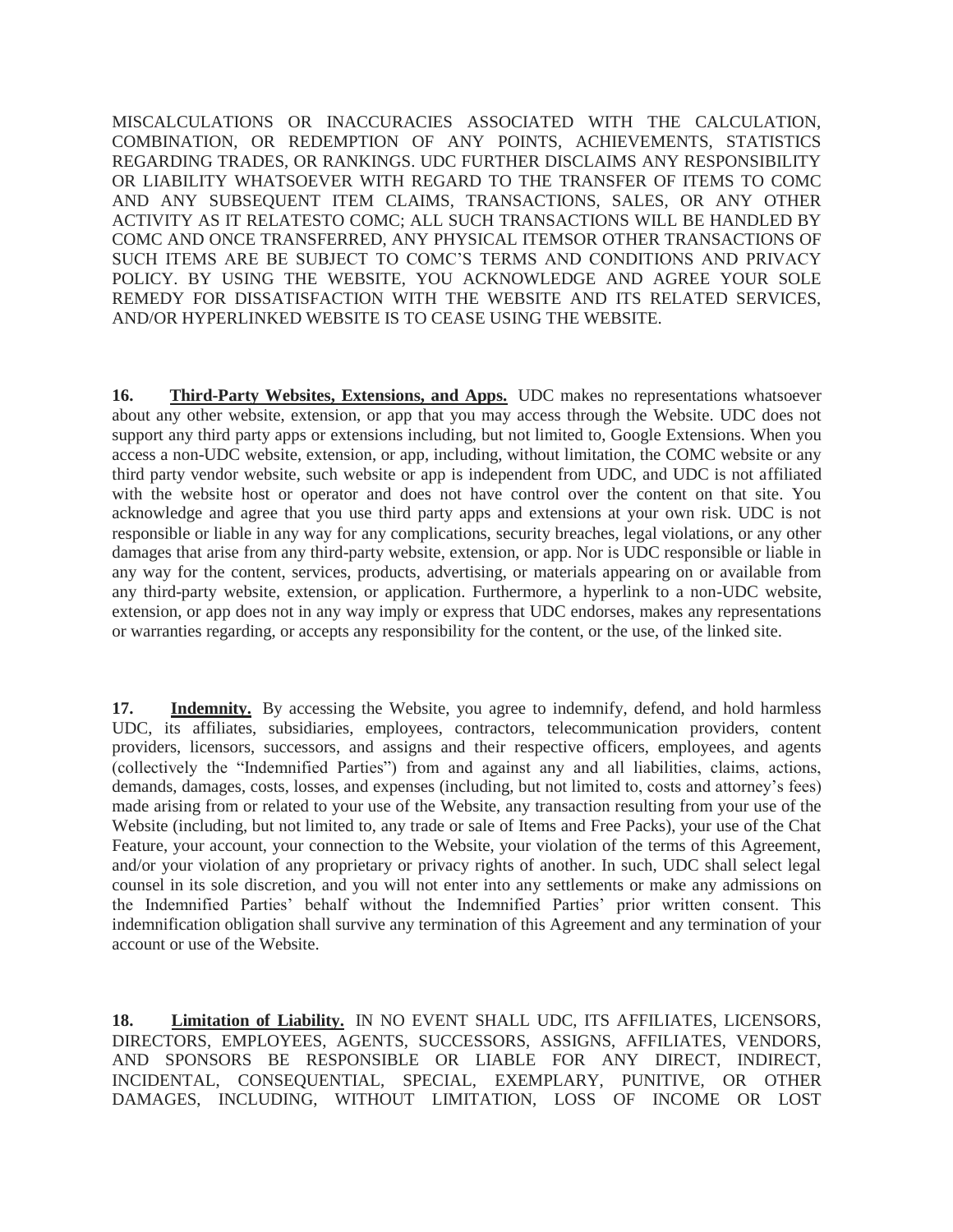OPPORTUNITIES, EVEN IF ADVISED OF THE POSSIBILITY OF SUCH DAMAGES, ARISING OUT OF OR RELATING IN ANY WAY TO THE WEBSITE, THIS AGREEMENT, ITEMS, FREE PACKS, CHAT FUNCTION, ANY SECURITY BREACH, CONTENT OR INFORMATION CONTAINED WITHIN THE WEBSITE, STATEMENTS, OR CONDUCT OF ANY THIRD PARTY ON THE WEBSITE, DATA PROCESSOR, AND/OR ANY HYPERLINKED WEBSITE.

**19. Choice of Law.** This Agreement is governed by, and construed in accordance with, the laws of the State of California of the United States of America, without regard to California's conflicts of laws provisions that require the application of the law of any other state.

**20. Dispute Resolution.** Any dispute, controversy or claim ("Dispute") arising out of or relating in any way to the provisions of this Agreement shall be resolved by one arbitrator through binding arbitration administered by a retired judge on the JAMS panel in San Diego, California. The arbitrator shall be mutually agreed upon by the parties. This clause is made pursuant to the Federal Arbitration Act and the Dispute will be decided by arbitration in accordance with the Commercial Arbitration Rules of JAMS then in effect as modified herein. The arbitration shall be conducted in accord with this arbitration provision and the JAMS Rules, which may limit discovery. The arbitrator shall not apply any federal or state rules of civil procedure for discovery, but the arbitrator shall honor claims of privilege recognized at law and shall take reasonable steps to protect Confidential Information. The decision of the arbitrator will be final and binding upon the parties hereto, and the expense of the arbitration will be shared equally between the parties. Judgment upon the award may be entered in any court having jurisdiction, or application may be made to such court for a judicial acceptance of the award and an order of enforcement, as the case may be. The award or decision by the arbitrator shall be final, binding and conclusive and judgment may be entered upon such award by any court. Prior to, during, and following any arbitration, the parties agree that they shall not hold any form of press conference or in any way publicize any matters regarding or related to such arbitration or Dispute.

Notwithstanding the above, to the extent you, in any manner, violate or threaten to violate UDC's intellectual property rights (whether or not issued), or the intellectual property rights of its affiliates or licensors, UDC may seek injunctive or other appropriate relief in any state or federal court in the State of California, and you consent to exclusive jurisdiction and venue in such courts.

**21. Class Action Waiver.** Any Dispute must be brought in the respective party's individual capacity, and not as a plaintiff or class member in any purported class, collective, representative, multiple plaintiff, or similar proceeding ("Class Action"). By using the Website, you expressly waive any ability to maintain any Class Action in any forum. The arbitrator shall not have authority to combine or aggregate similar claims or conduct any Class Action nor make an award to any person or entity not a party to the arbitration. Any claim that all or part of this Class Action Waiver is unenforceable, unconscionable, void, or voidable may be determined only by a court of competent jurisdiction and not by an arbitrator. YOU UNDERSTAND THAT YOU WOULD HAVE HAD A RIGHT TO LITIGATE THROUGH A COURT, TO HAVE A JUDGE OR JURY DECIDE THEIR CASE AND TO BE PARTY TO A CLASS OR REPRESENTATIVE ACTION. HOWEVER, YOU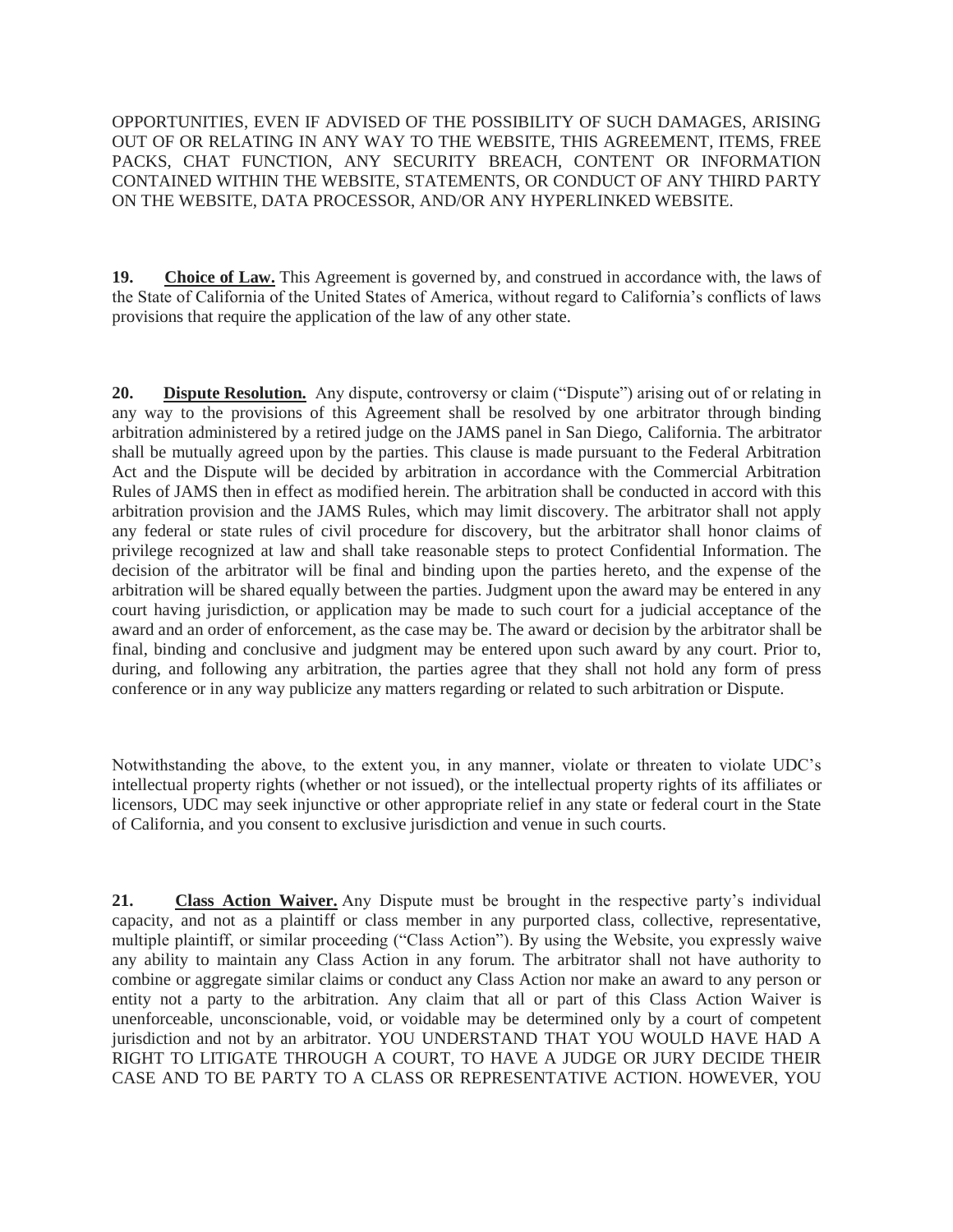## AND UDC UNDERSTAND AND CHOOSE TO HAVE ANY CLAIMS DECIDED INDIVIDUALLY, THROUGH ARBITRATION.

**22. Transactions.** UDC reserves the right refuse orders placed on the Website. UDC may, in its sole discretion, limit or cancel quantities purchased per person, per business, or per order. These restrictions may include orders placed by or under the same customer account, the same credit card, the same e-mail address, the same IP address, and/or orders that use the same billing and/or shipping address. In the event UDC changes or cancels an order, UDC will attempt to notify you by contacting the e-mail and/or billing address/phone number provided at the time the order was made. UDC reserves the right to limit or prohibit orders that, in UDC's sole discretion, appear to be placed by unauthorized persons.

**23. Notices.** UDC may provide you with notices, including those regarding changes to this Agreement and the Privacy Policy, by email or postings on the Website, but this section places no additional requirements on UDC unless expressly set forth herein.

**24. Waiver.** The failure to enforce any term or provision of this Agreement shall not be construed as a waiver by UDC of that term or provision. No term or provision of this Agreement will be considered waived, and no breach excused, by UDC unless such waiver or consent is in writing and signed on behalf of UDC. Any consent by UDC to, or waiver of, a breach by any user, shall not constitute a consent to, waiver of, or excuse of any other, different, or subsequent breach by any user. The consent or approval by UDC of any act shall not be deemed as consent or approval to or of any subsequent similar acts.

**25. Entire Agreement.** This Agreement, which incorporates the Privacy Policy, constitutes the entire agreement between you and UDC with respect to the Website and the subject matter herein. UDC may modify or amend this Agreement at any time and for any reason, and your continued use of the Website provides affirmative and continued acceptance of the terms and conditions set forth in this Agreement and any modifications thereof.

**26. Severability.** If any portion of this Agreement is held by a court of competent jurisdiction to be invalid, void, or otherwise unenforceable, such portion, or provision, shall be, as to such jurisdiction, ineffective to the extent it is declared invalid or unenforceable and severable from the remainder of this Agreement. The validity and enforceability of the remaining provisions of this Agreement shall not be affected and the remainder of this Agreement shall remain enforceable to the fullest extent permitted by law.